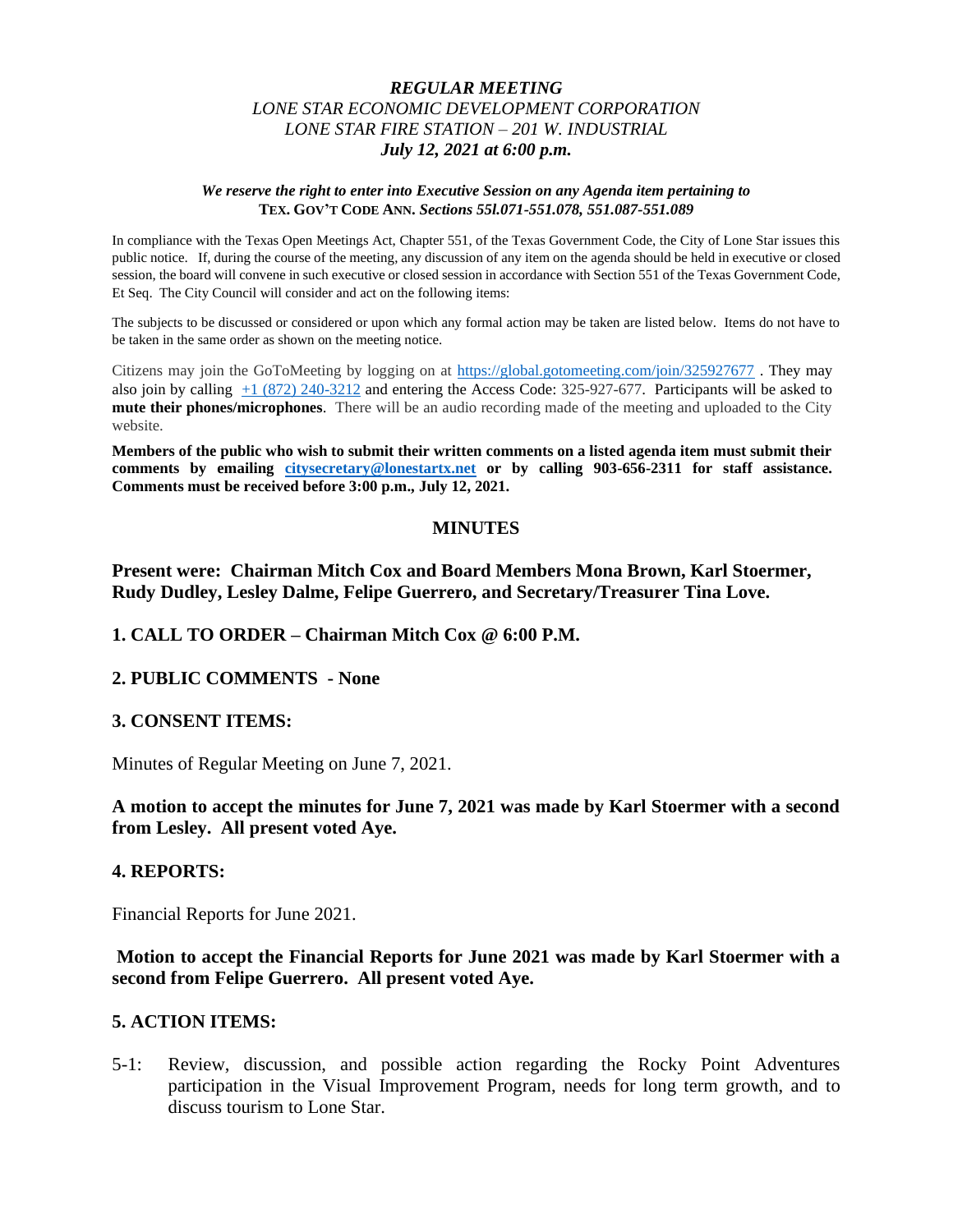**Rudy Dudley summarized the Visual Improvement Program (VIP) requirements. A business can qualify to obtain up to \$2,000.00 grant from the EDC, at a 50% reimbursement rate, for an 18-month period, to improve the visual appearances outside an established business. Necessary documentation, such as DBA, project details, insurance, bids (3 minimum), etc. must be provided to the EDC prior to grant approval. A business owner is not allowed to perform the modification themselves.**

**Caryl Cochran, of Rocky Point Adventures (RPA), approached the EDC about participating in the VIP with advertising assistance. He notified the EDC since the opening of RPA on May 15, 2021, 4,300 visitors, from seven different states, have paid admissions to participate in RPA water activities. Currently, the business has a small sign advertising RPA near Hwy. 259. He would like to improve advertising by utilizing a metal shop building located at 108 West Germany by painting and placing a RPA logo on it with the assistance of the VIP grant.** 

**Additionally, Mr. Cochran referenced long term growth and tourism. Currently, RPA utilizes portable bathroom facilities and desires to have gas and sewer lines installed to the facility. He is asking the City for consideration in this endeavor.**

**The EDC can evaluate the request to participate in the VIP but the gas and sewer line installation will have to be evaluated by the City Council and legal counsel.**

## **No actions taken.**

5-2: Review, discussion, and possible action with Morris County Collaborative Coordinator, Kami Reddington about new initiatives and involvement in Morris County.

# **Ms. Reddington had to cancel. No actions taken.**

 $\backslash$ 5-3: Review, discussion, and possible action to restore the concrete and striping on the old basketball court at the city park and discuss quote received from Garrett Williamson of Lone Star Concrete Technologies, LLC.

**Garrett Williamson of Lonestar Concrete Technologies made a presentation describing how his company can restore the concrete and striping on the old basketball court located at the City Park. The concrete is acid etched, all transitions are ground smooth, and expansion joints are recut. The existing paint is ground off, and the concrete is pressure washed to clean. Cracks are repaired by applying a twopart hybrid urethane that combines with sand to form a tough instant polymer concrete. Unlevel areas are ground down and the concrete resurfaced 3/32 to 1/8 inch to level. It takes approximately 4 days to complete the process and 7 days for the polymer to completely cure. It comes with a 10-year warranty. The estimate provided was for \$20,660.00. It is suggested to refresh the sealer every five years at an estimated cost of \$400.00, currently.**

**A motion to approve Lone Star Concrete Technologies to perform the concrete restoration and repairs was made by Rudy Dudley with a second by Felipe Guerrero. All present voted Aye.** 

5-4: Review, discussion, and possible action for installation of a 30 x 30 pavilion at City Park, near the boat ramp area.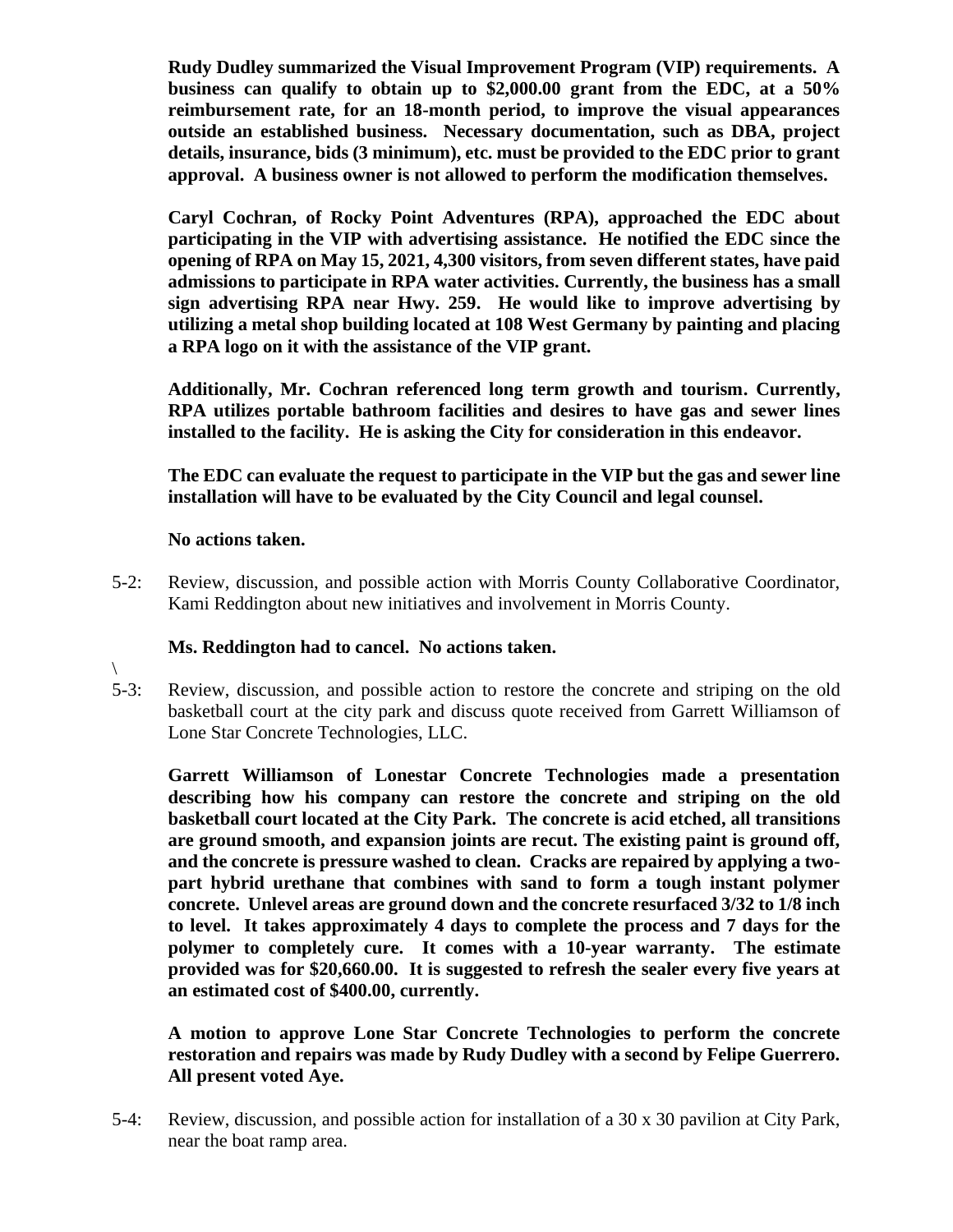**A motion to allow up to \$10,000.00 be spent for the installation of a 30 x 30 pavilion at the City Park near the boat ramp with concrete pad, cover and lights was made by Karl Stoermer with a second by Rudy Dudley. All present voted Aye.**

5-5: Review, discussion, and possible action for repairs and replacement of fixtures at the City Park bathroom.

**Mitch Cox has spoken with Mike Carter about preparing a bid for the installation of stainless steel fixtures at the City Park restroom. He has also contacted Clubb Plumbing and Freddie Dooley but has not received any quotes. Considering other structural damages to the facility we may need to find a contractor and/or mason to repair some**

**A motion to table this item was made by Karl Stoermer with a second from Felipe Guerrero. All present voted Aye.**

5-6: Review, discussion, and possible action for placement of cameras at the City Park.

**Felipe Guerrero has contacted three companies about providing bids for camera placement at the City Park.**

**A motion was made by Rudy Dudley to table this item until additional information is gathered with a second from Felipe Guerrero. All present voted Aye.**

5-7: Review, discussion, and possible action to identify the maximum number of Visual Improvement Program (VIP) grants allowed by EDC within an 18-month period for budgeting purposes (previous discussions were up to 10) and provide program updates.

**A \$20,000 limit was identified as the maximum amount allowed within an 18 month period for the VIP. This does not limit the number of businesses to 10, but establishes the maximum dollars allowed by the program.** 

**Rudy provided an update on the VIP. He also mentioned he was approached by Spoon's BBQ owner Stacey Attaway about participating in the program. Stacey has completed a VIP application and supplied a bid from Cross Roots Printing & Design for a 3 x 8 business sign at the cost of \$1050.00 in which the VIP could match up to \$525.00 if the grant is awarded.** 

**A motion to identify the maximum VIP limit at \$20,000.00 per year (12 months) but a business can apply for \$2,000.00 every 18 months was made by Rudy Dudley, with a second from Felipe Guerrero. All present voted Aye.**

5-8: Review, discussion, and possible action regarding the pavilion cover for the old basketball court at City Park (tabled from previous meetings).

**The old basketball court pavilion cover was part of the grant improvement program. The EDC did not receive the grant; therefore, this item will be removed. No action taken.**

5-9: Review, discussion, and possible action regarding the drainage at City Park (written proposal and/or updates, tabled from previous meeting).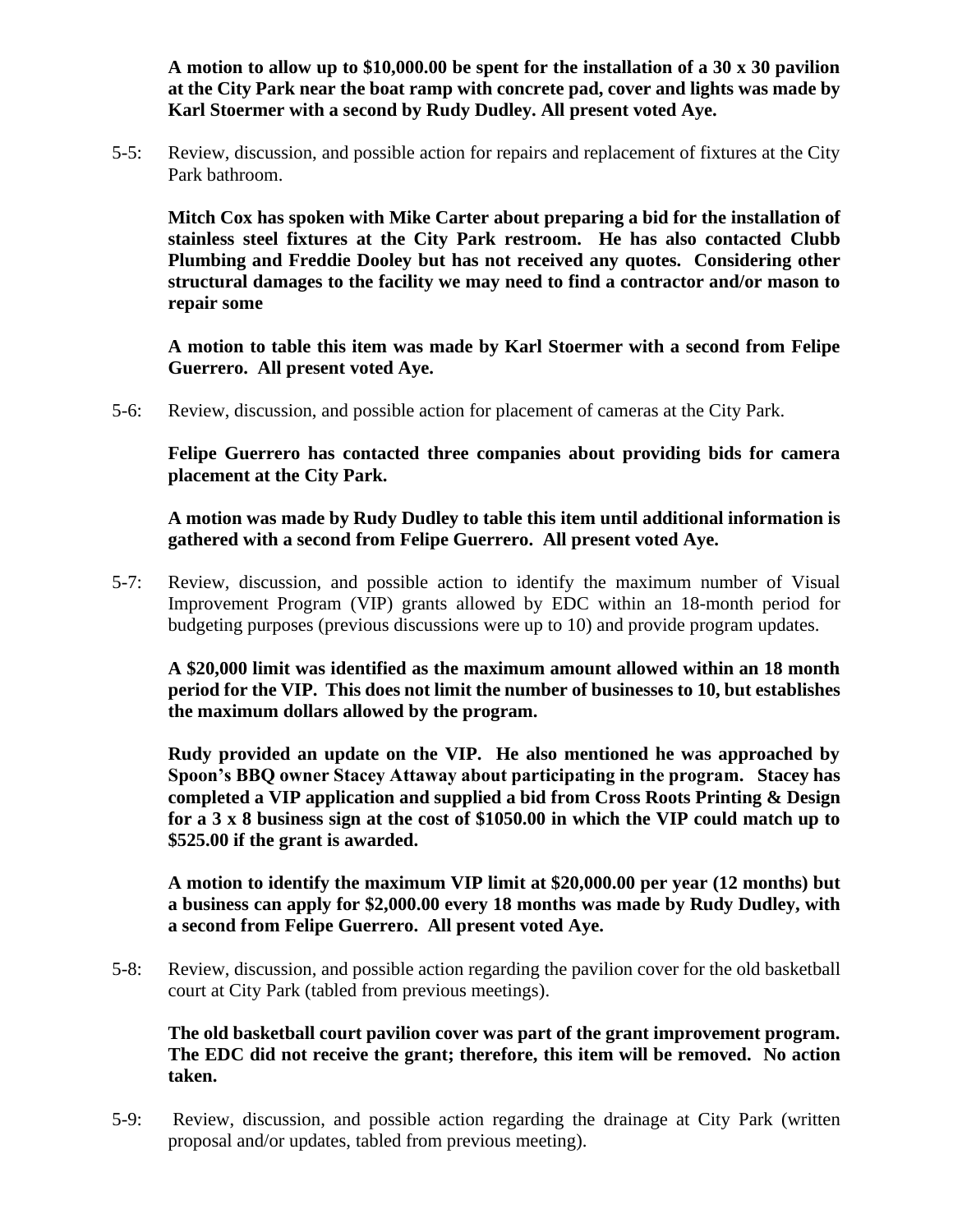**The drainage issues at the City Park need to be fixed before other projects are performed. We need to identify our needs and consider hiring an engineering firm to perform an engineering study to identify the best course for the drainage.** 

**A motion to table this item until we can contact an engineering firm and get estimates to repair the drainage was made by Karl Stoermer with a second from Rudy Dudley. All present voted Aye.** 

5-10: Review, discussion, and possible action regarding bids for pier repair or pier replacement (tabled from previous meeting).

**Trent Duke was previously awarded the bid to complete the pier repairs before Memorial Day but has not been able to complete the repairs.**

**A motion to get a rebid price and approve up to \$1,500 for the repairs was made by Rudy Dudley with a second from Felipe Guerrero. All present voted Aye.**

5-11: Review, discussion, and possible action regarding Edgemont City Park (tabled from previous meeting).

**The Edgemont City Park was part of the grant improvement program. The EDC did not receive the grant, but would like to begin cleaning up the park area for future improvements. Mitch Cox will try to contact some contractors for bids to clean up the park.**

**A motion for Mitch to get bids on cleaning up the Edgemont Park was made by Felippe Guerrero with a second from Rudy Dudley. All present voted Aye.** 

5-12: Review, discussion, and possible actions regarding Park Grants (tabled from previous meeting).

**Lelsey Dalme contacted the city of Pittsburg to discuss their grant application process and the grant they received. She shared with the EDC members that Pittsburg did not receive a grant on their first submission. The EDC members discussed the need to continue to research available grants and to consider hiring a grant writer to assist with future grant submissions. Each member was challenged to research park grants issued to Texas cities for future ideas.** 

## **Pending additional research. No action taken.**

5-13: Review, discussion, and possible action for cleaning up and cleaning out the swimming area at City Park (follow up from previous meeting)

## **Removed from list until drainage problems are repaired.**

5-14: Review, discussion, and possible action to renovate the big baseball field located at the City Park (follow-up from previous meeting with estimates for repair).

**James Duke was present to discuss the desire to renovate the big baseball field. The EDC discussed the biggest expense to the field was lighting. Bowie Cass has removed the old transformers but suggested not using the existing lights or consider using the**